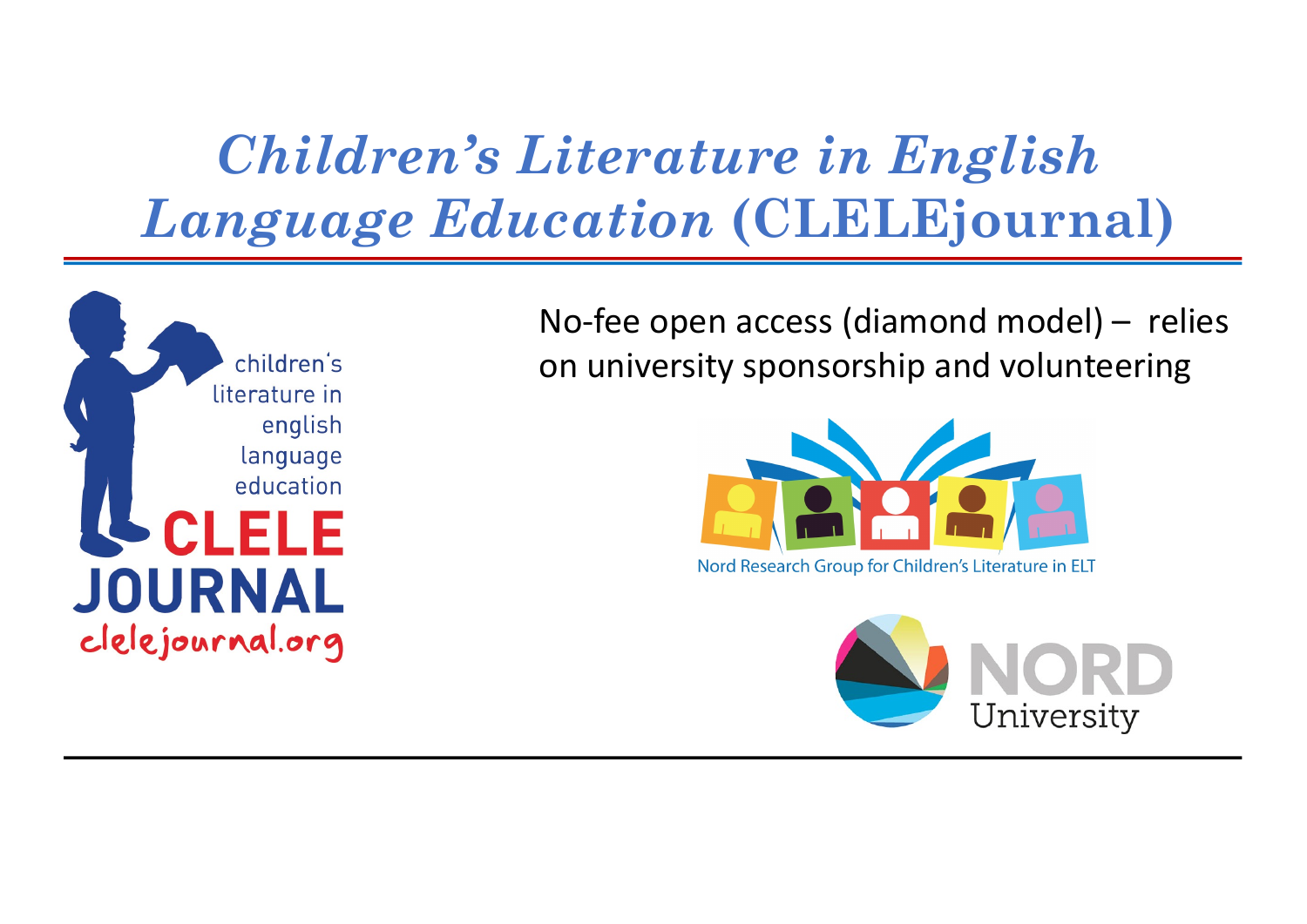*Children's Literature in English Language Education: The team*

**Editor-in-chief**: Janice Bland

**Editor:** Susanne Reichl

**Reviews editor:** David Valente

**Copyeditors**: Joel Guttke & Bill Templer

**Web editor**: Ina Batzke

**Founders**: Janice Bland, Sandie Mourão & Christiane Lütge

#### **Editorial review board**:

30 reviewers from UK (9), Norway (3), Canada (2), Portugal (2), Argentina (1), Australia (1), Austria (1), China (1), Croatia (1), France (1), Germany (1), Greece (1), India (1), Japan (1), New Zealand (1), Sweden (1), Taiwan (1), USA (1)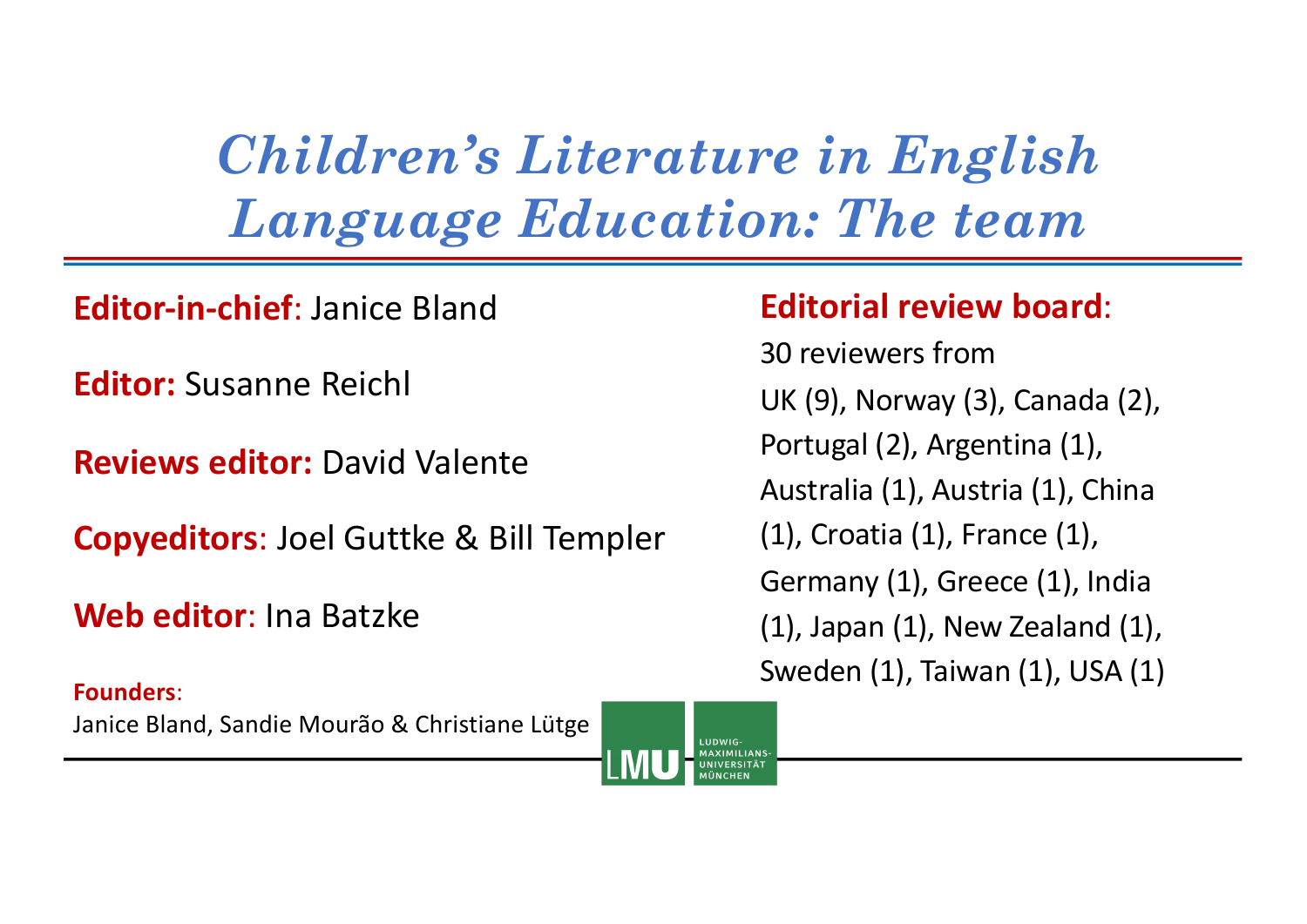### **Indexing and licence**



JOURNALS, SERIES AND PUBLISHERS Creative Commons Licence CC-BY-SA



NORWEGIAN REGISTER FOR SCIENTIFIC



**NSD**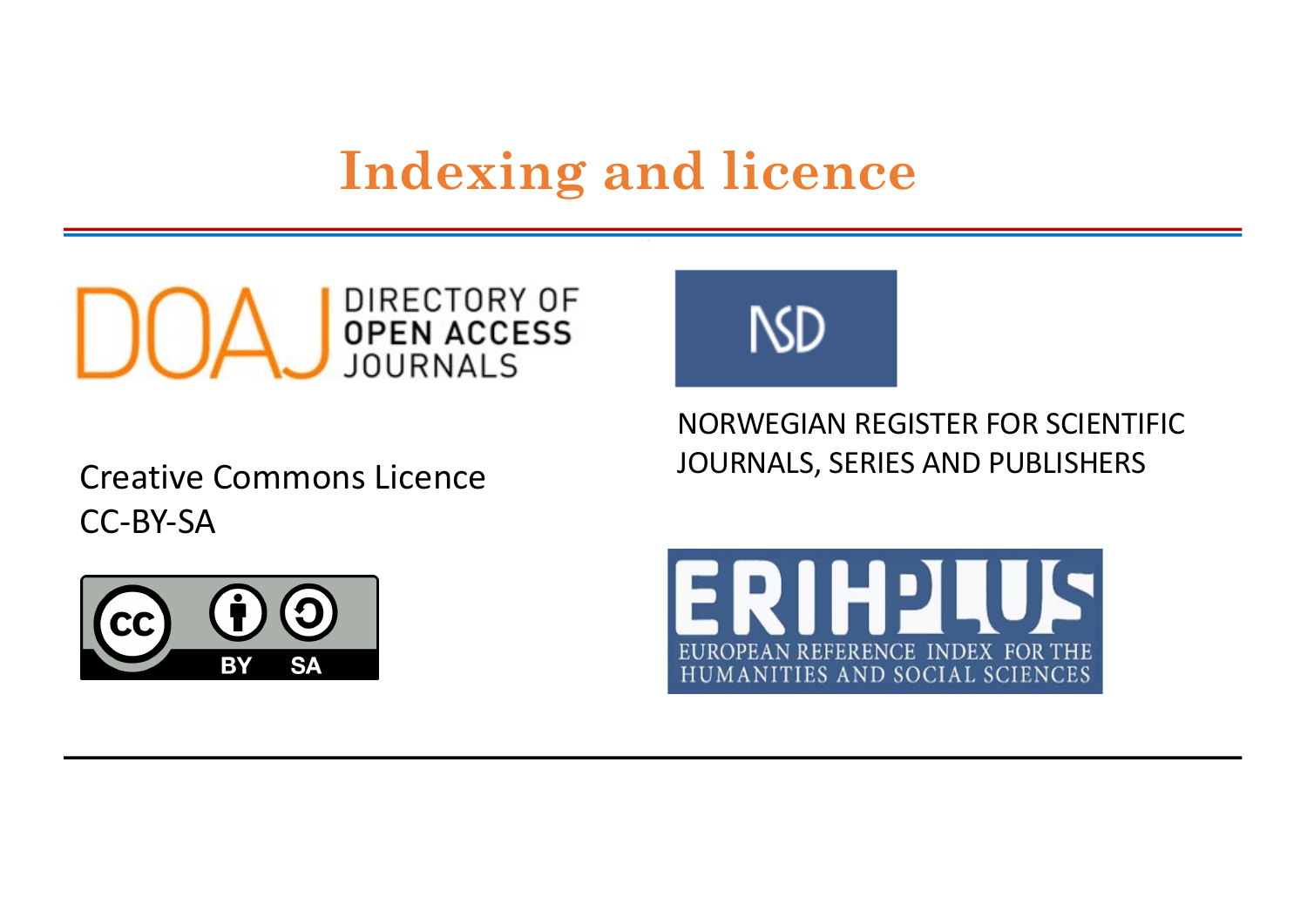# **Global reach**

May 2013 – May 2022 articles/reviews from:

Argentina, Australia, Austria, Brazil, China, Croatia, Finland, France, Germany, India, Ireland, Italy, Japan, Lebanon, New Zealand, Norway, Poland, Portugal, Serbia, South Korea, Spain, Sweden, Switzerland, USA, UK

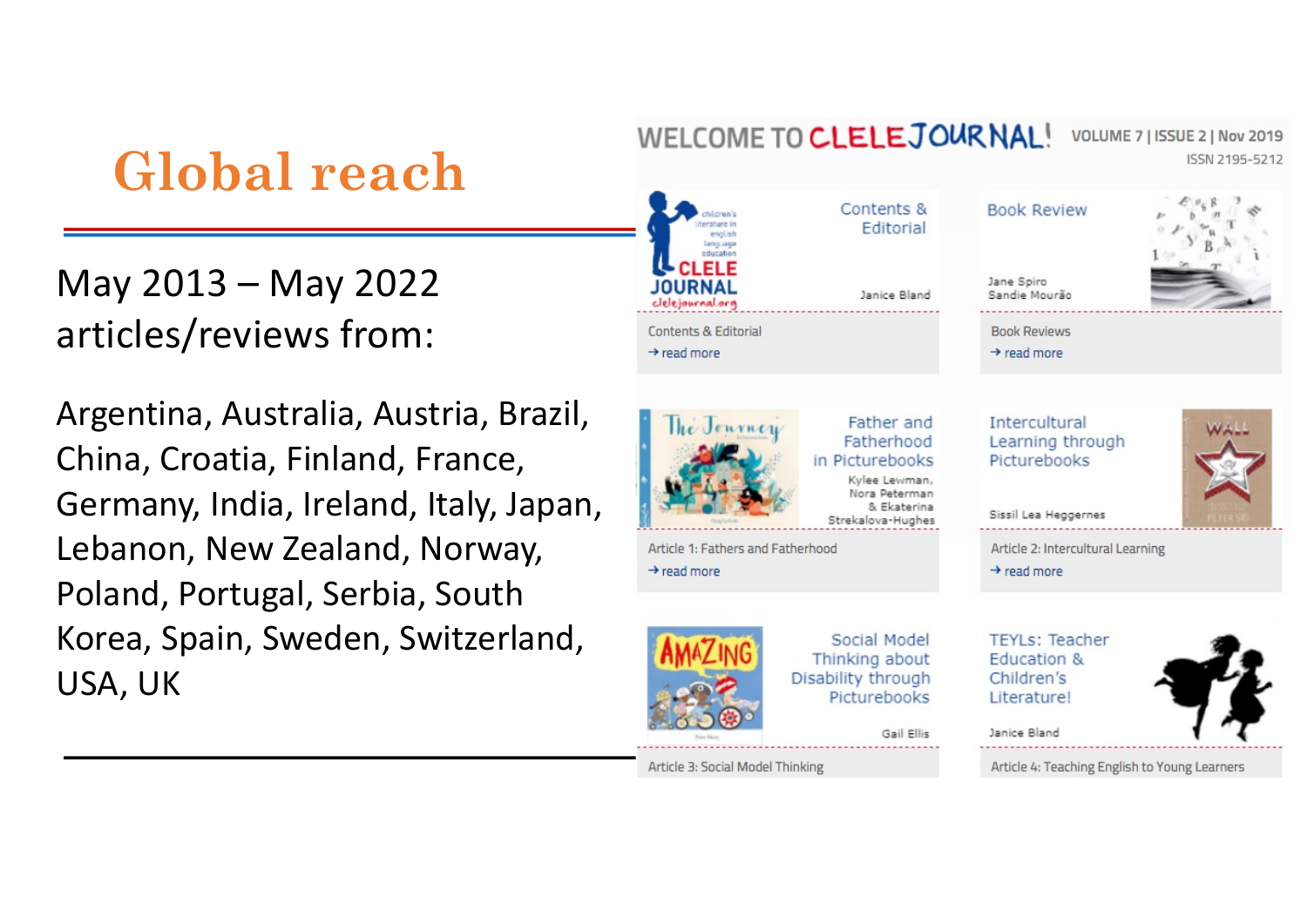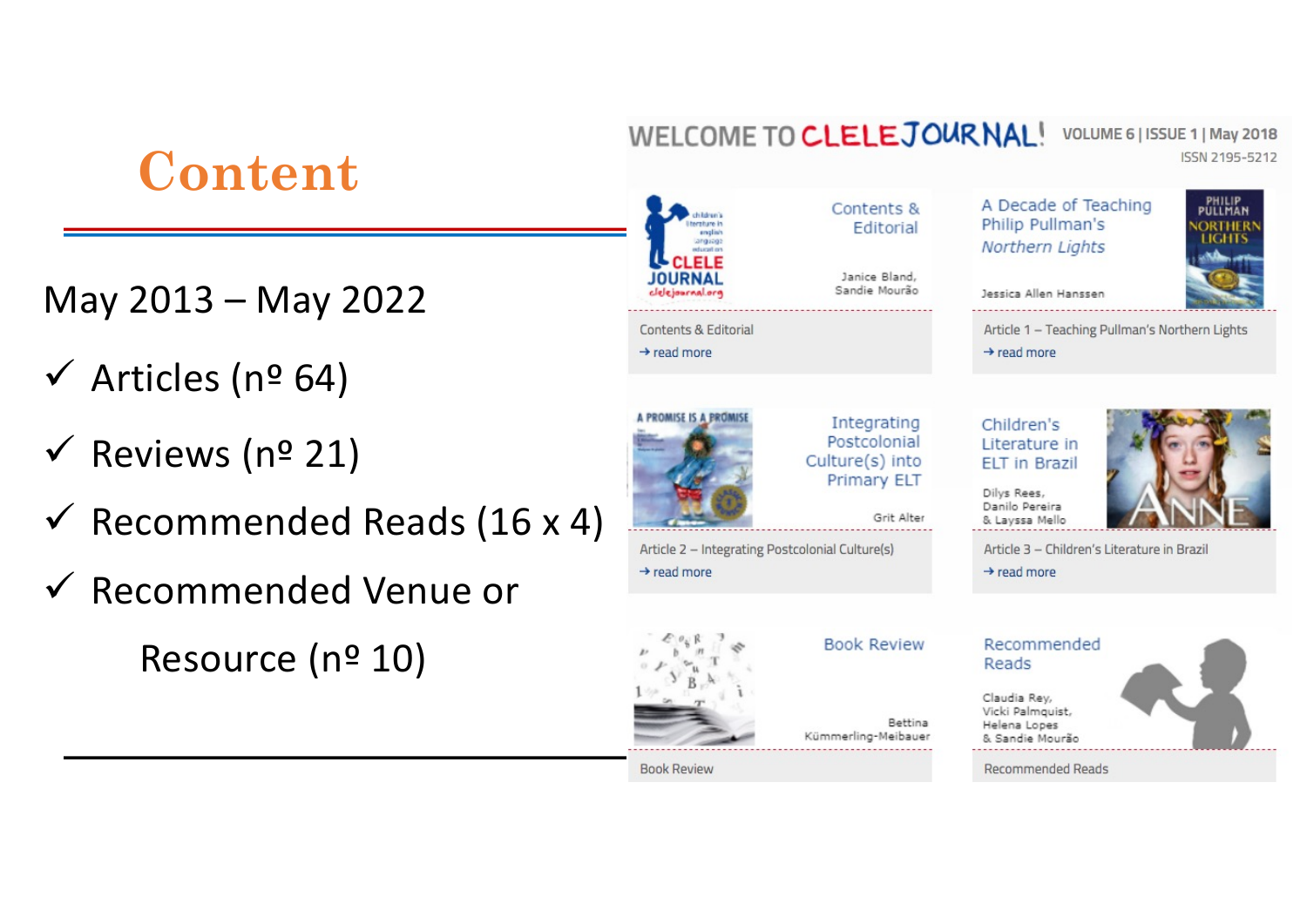## **Articles – trends in topics**

- $\checkmark$  visual literacy
- $\checkmark$  critical literacy
- $\checkmark$  reader-response theory
- $\checkmark$  interculturality & ideology issues
- $\checkmark$  literary language play & children's creative writing
- $\checkmark$  teacher education & materials design
- $\checkmark$  inclusion & diversity issues, such as racism & ethnicity, disability, age, gender & sexual orientation, religion & belief
- $\checkmark$  environmental literature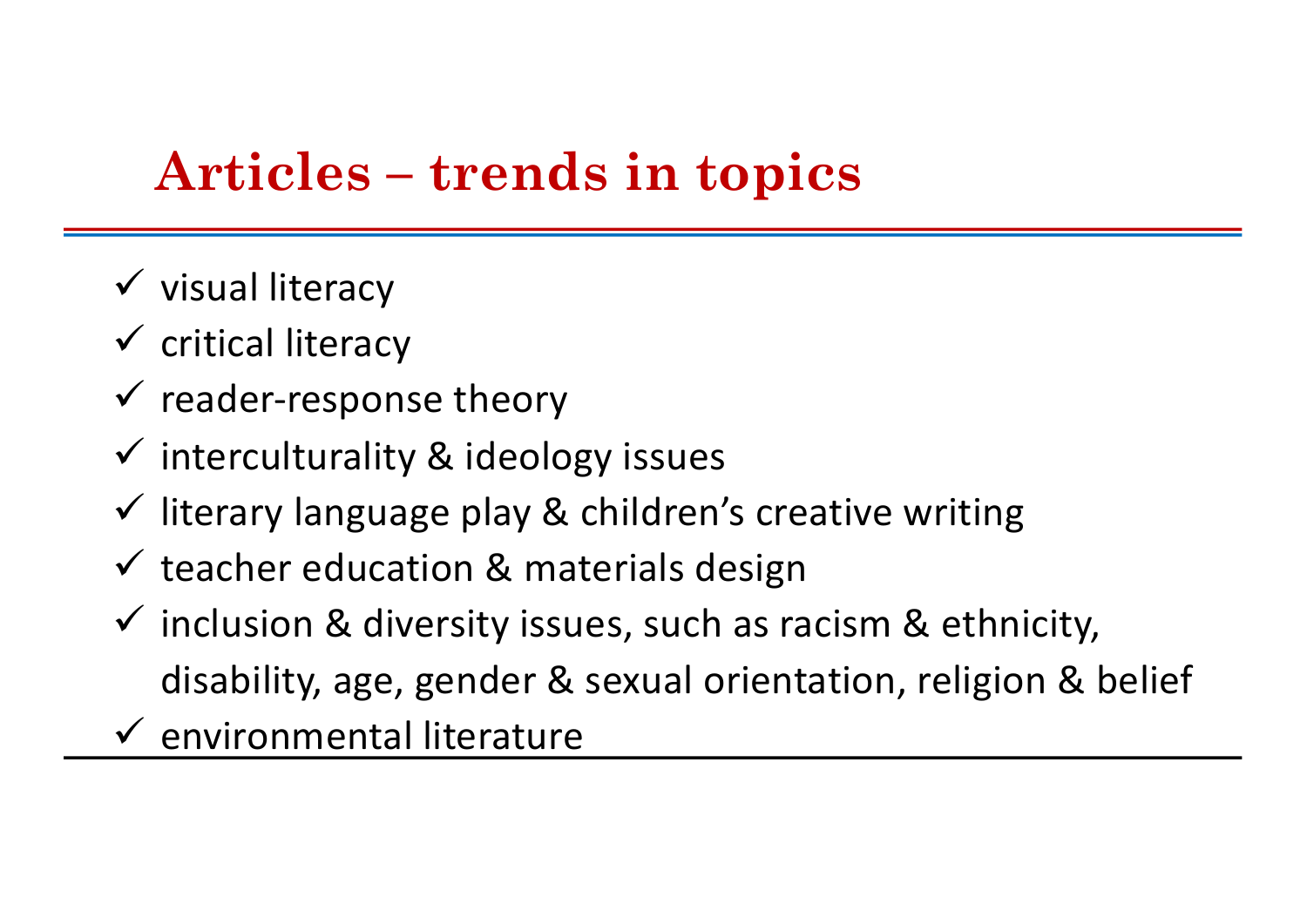## **Articles – trends in literary formats**

- $\checkmark$  Picturebooks (nº 28)
- $\checkmark$  Young adult literature (nº 15)
- $\checkmark$  On reading in ELT, theory & practice (nº 7)
- $\checkmark$  Graphic novels / comics (nº 4)
- $\checkmark$  Chapter books (nº 3)
- $\checkmark$  Poetry / rhyme (nº 2)
- $\checkmark$  Drama / plays (nº 2)
- $\checkmark$  Films (nº 1)
- $\checkmark$  Storyapps (nº 1)
- $\checkmark$  Audiobooks (nº 1)